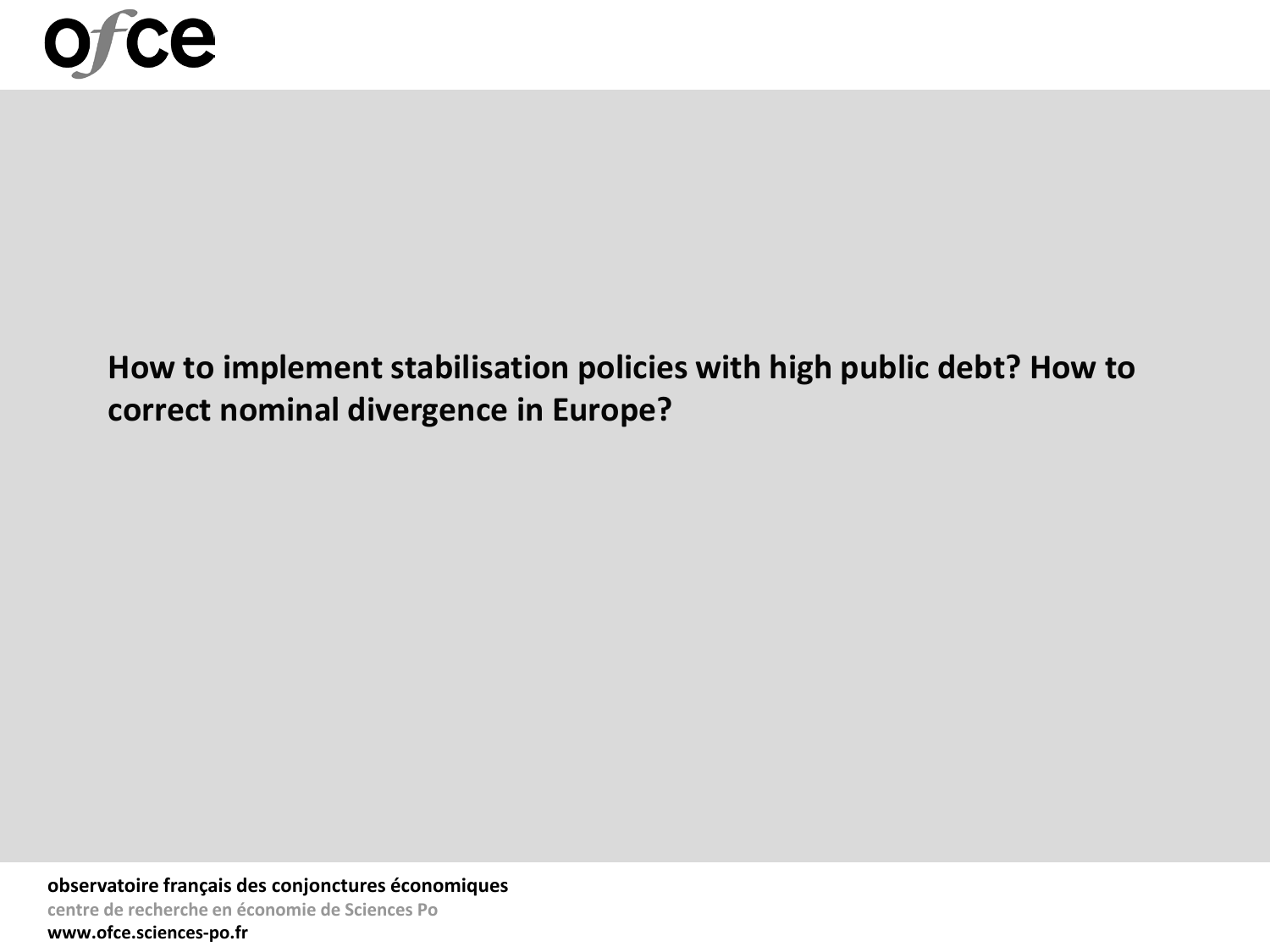### **Problems ahead**

### **Challenges**

- $\Box$  High debt no so high when compared to UK or USA but high enough in some EA countries
- $\Box$  High unemployment
- $\Box$  Risk of deflation/low inflation
- $\Box$  External account imbalances inside the EA/no exchange ajustement possible

### **So how to stabilize with high debt and correct the nominal divergence ?**

1. Consolidate and reduce debt while interest rates are low

keep them low while consolidating

backload as much as you can and low interest rates allow

2. Keep political stability

because high debts are frightful ; break up would add fear

### 3. Avoid deflation

because you need to keep real interest rates low (ZLB) and you need political stability

- think twice about structural reforms
- 4. Enhance growth
- 5. Coordinate as much you can nominal adjustment

because it is deflationary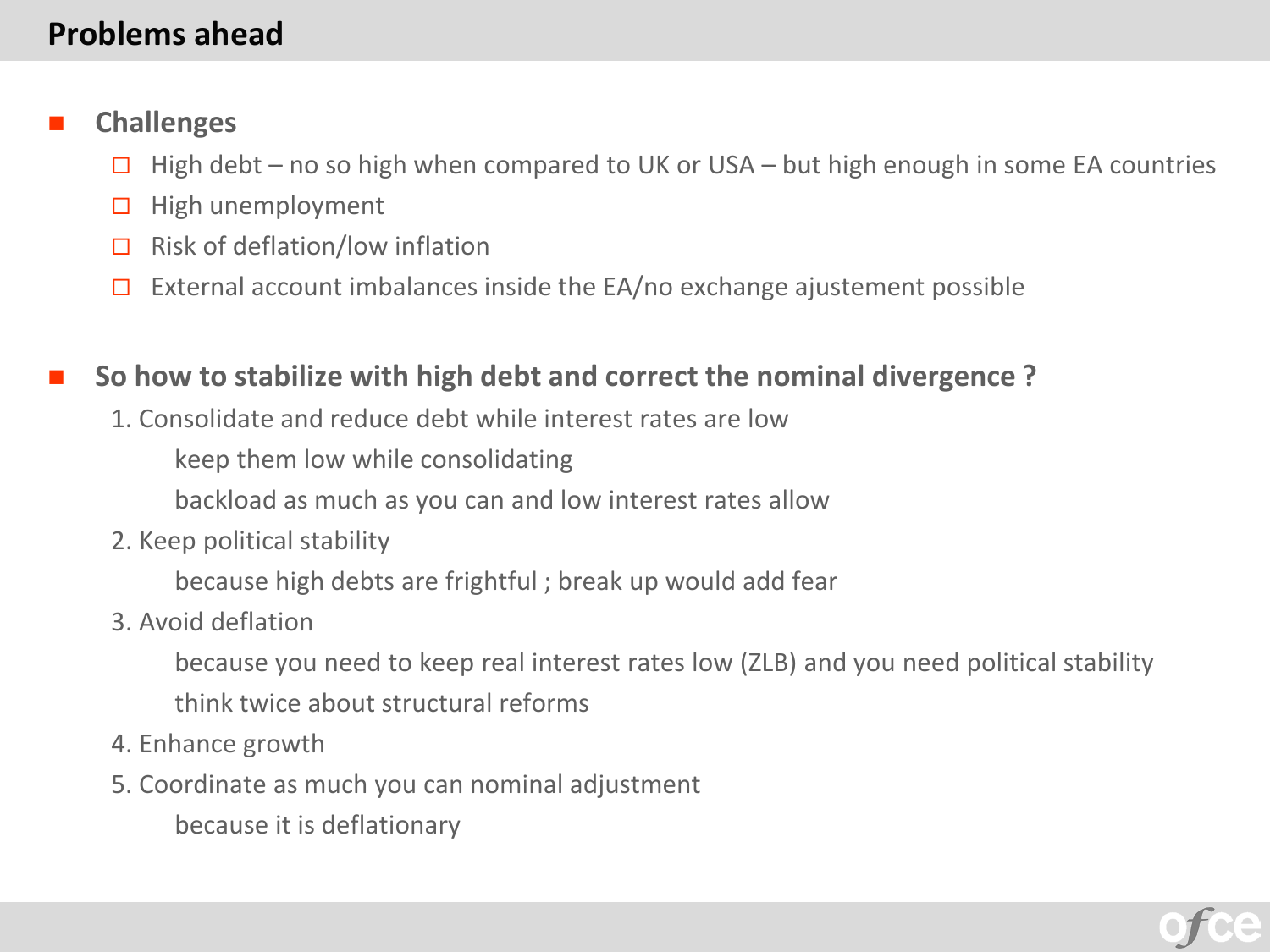### **A too slow recovery: Euro area is lagging behind**

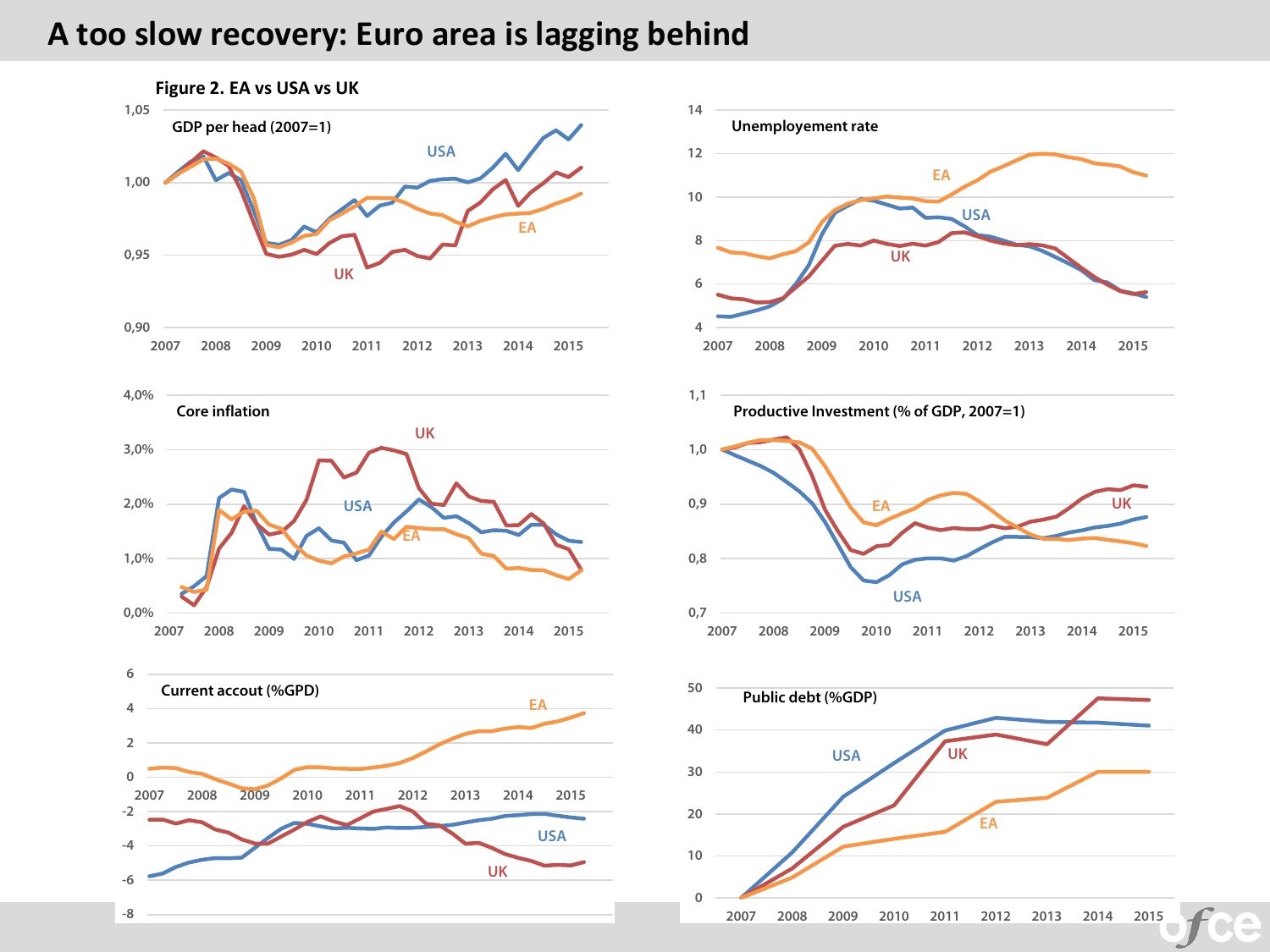| Table 2. Is it possible to reach a 60% debt-to-GDP ratio? (baseline scenario except |  |
|-------------------------------------------------------------------------------------|--|
| +/- 0.5 fiscal impulses depending on public debt gap vis-à-vis 60% target)          |  |

|            | <b>Public debt</b><br>$(% \mathbf{A})$ (% of GDP) |             | <b>Structural balance</b><br>$(% \mathcal{L}_{0}^{\ast} \mathcal{L}_{1})$ (% of GDP) |             | <b>GDP</b> growth rate<br>Cumula-<br>tive fiscal<br>(%)<br><b>impulse</b> |                |                | Inflation rate (%)<br><b>Average</b><br>output<br>gap |                |                 |
|------------|---------------------------------------------------|-------------|--------------------------------------------------------------------------------------|-------------|---------------------------------------------------------------------------|----------------|----------------|-------------------------------------------------------|----------------|-----------------|
|            | (1)<br>2020                                       | (2)<br>2035 | (3)<br>2020                                                                          | (4)<br>2035 | (5)<br>2015-35                                                            | (6)<br>2016-20 | (7)<br>2021-35 | (8)<br>2016-35                                        | (9)<br>2016-20 | (10)<br>2021-35 |
| DEU        | 60                                                | 59          | $-1.4$                                                                               | $-2.0$      | 3.1                                                                       | 1.6            | 1.0            | 0.4                                                   | 2.1            | 2.1             |
| <b>FRA</b> | 97                                                | 60          | $-0.7$                                                                               | 0.4         | $-4.0$                                                                    | 1.4            | 1.5            | $-0.5$                                                | 0.6            | 1.8             |
| ITA        | 128                                               | 60          | 1.9                                                                                  | 3.3         | $-1.9$                                                                    | 0.6            | 0.3            | $-0.7$                                                | 0.1            | 1.9             |
| <b>ESP</b> | 96                                                | 60          | $-0.3$                                                                               | 0.2         | $-2.5$                                                                    | 1.9            | 1.5            | $-0.3$                                                | 0.6            | 1.9             |
| <b>NLD</b> | 63                                                | 60          | $-1.5$                                                                               | $-1.9$      | 0.4                                                                       | 1.9            | 1.2            | 0.2                                                   | 1.6            | 2.1             |
| BEL        | 99                                                | 60          | $-0.4$                                                                               | 0.2         | $-1.7$                                                                    | 1.7            | 1.5            | 0.0                                                   | 0.7            | 2.0             |
| <b>PRT</b> | 106                                               | 60          | 0.1                                                                                  | 1.1         | 0.8                                                                       | 2.2            | 1.0            | 0.0                                                   | 1.4            | 2.1             |
| <b>IRL</b> | 76                                                | 60          | $-1.0$                                                                               | $-1.5$      | 3.4                                                                       | 3.0            | 1.8            | 0.7                                                   | 2.3            | 2.2             |
| <b>GRC</b> | 206                                               | 152         | 1.3                                                                                  | 5.2         | $-8.7$                                                                    | 1.8            | 0.7            | $-3.6$                                                | $-2.3$         | 0.2             |
| <b>FIN</b> | 63                                                | 60          | $-1.7$                                                                               | $-2.1$      | $-0.5$                                                                    | 2.1            | 1.6            | $-0.2$                                                | 1.2            | 2.0             |
| <b>AUT</b> | 79                                                | 60          | $-1.0$                                                                               | $-1.0$      | 0.5                                                                       | 1.9            | 1.4            | 0.0                                                   | 1.6            | 2.0             |
| EA         | 88                                                | 61          | $-0.5$                                                                               | $-0.3$      | $-0.5$                                                                    | 1.5            | 1.1            | $-0.2$                                                | 1.1            | 1.9             |

Source: iAGS model.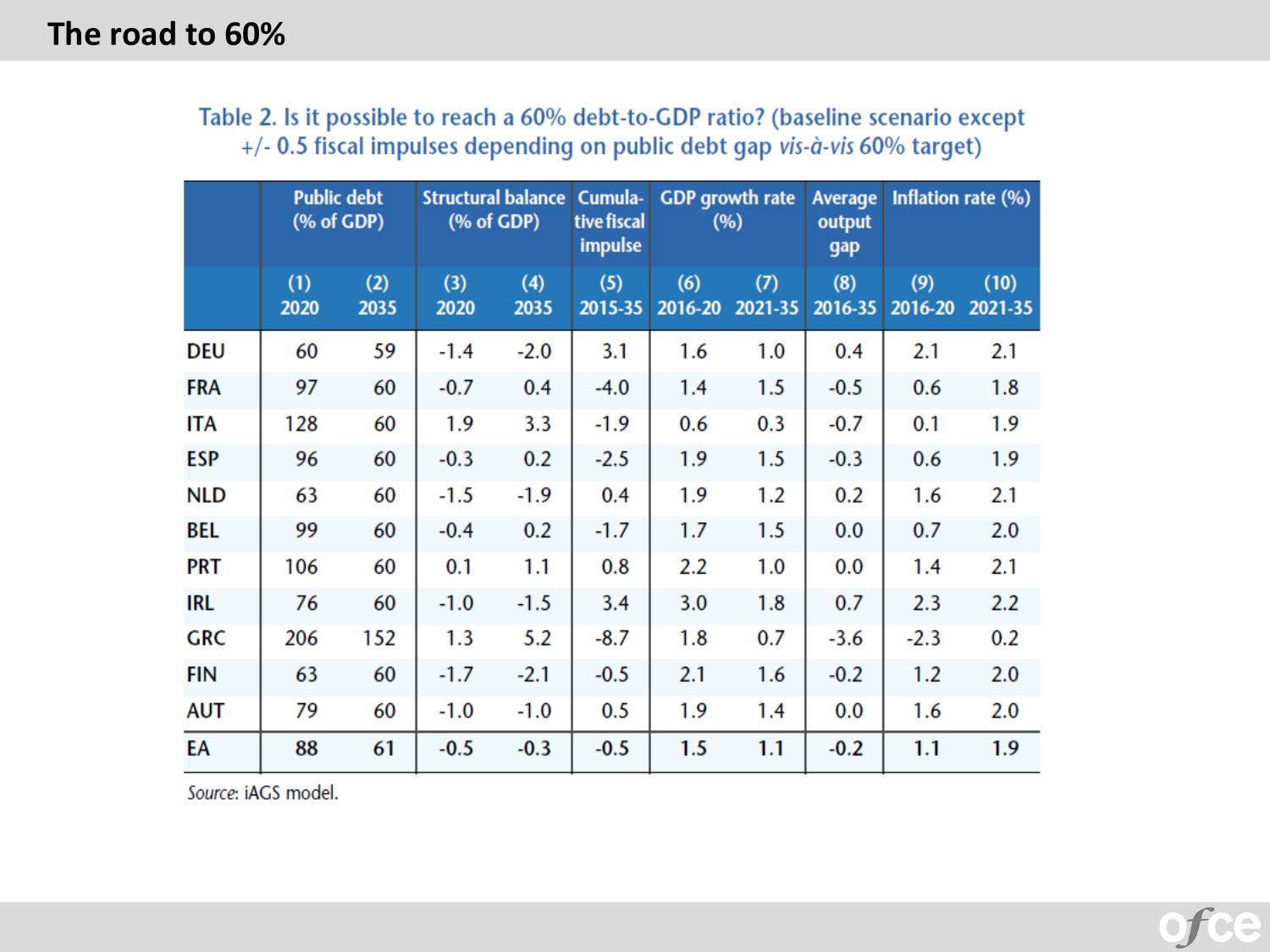### **Macroeconomy kicks back: price expectations**

**5y5y inflation swap is a (popular) indicator of inflation expectations**



**Figure 5. Inflation expectations**

*Inflation expectations are measured using 5 Years Forward 5 Years Swap. Source: Datastream*

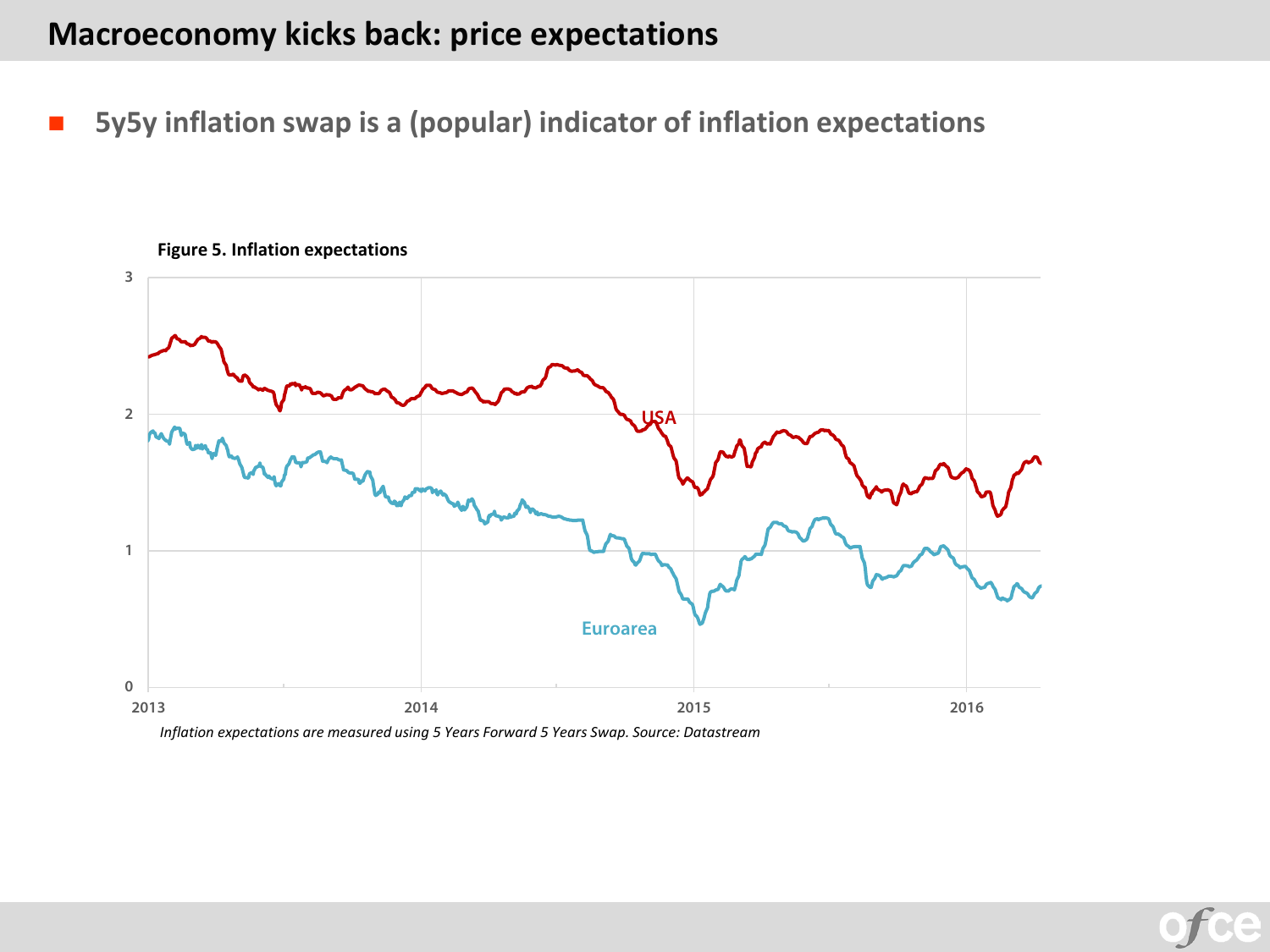### **Internal and external rebalancing are fueling deflationary pressures**



*Upward shift of current account is a consequence of lower raw material prices, low internal deman and unconventional monetary policy. Source: national accounts, ECB, iAGS 2016 calculations. Current account is cumulated over 4 quarters.*

#### **Table 4: Nominal adjustment for value added prices(relative to Germany)**

|                    | 2008        | 2009        | 2010        | 2011           | 2012         | 2013           | 2014         |
|--------------------|-------------|-------------|-------------|----------------|--------------|----------------|--------------|
| Germany            | $\mathbf 0$ | $\mathbf 0$ | $\mathbf 0$ | $\mathbf 0$    | $\mathbf{0}$ | $\mathbf{0}$   | $\bf{0}$     |
| <b>France</b>      | $-21$       | $-18$       | $-18$       | $-21$          | $-22$        | $-17$          | $-21$        |
| <b>Italy</b>       | $-35$       | $-29$       | $-40$       | $-38$          | $-22$        | $-13$          | $-10$        |
| <b>Spain</b>       | $-63$       | $-40$       | $-37$       | $-35$          | $-25$        | $-16$          | $-20$        |
| <b>Netherlands</b> | $-5$        | 6           | 6           | $\overline{4}$ | 5            | $\overline{7}$ | $\mathbf{1}$ |
| <b>Belgium</b>     | $-40$       | $-36$       | $-17$       | $-37$          | $-27$        | $-25$          | $-27$        |
| Portugal           | $-116$      | $-106$      | $-90$       | $-56$          | $-37$        | $-18$          | $-24$        |
| <b>Ireland</b>     | $-31$       | $-34$       | $-29$       | $-31$          | $-33$        | $-22$          | $-16$        |
| <b>Finland</b>     | 5           | $-1$        | $-8$        | $-34$          | $-37$        | $-33$          | $-28$        |
| <b>Austria</b>     | 18          | 15          | 12          | $\mathbf{1}$   | 3            | 6              | 1            |

*Some countries have improved significantly which may be a symptom of an inaccurate method or that things can improve trough others channels than simply wages adjustment.*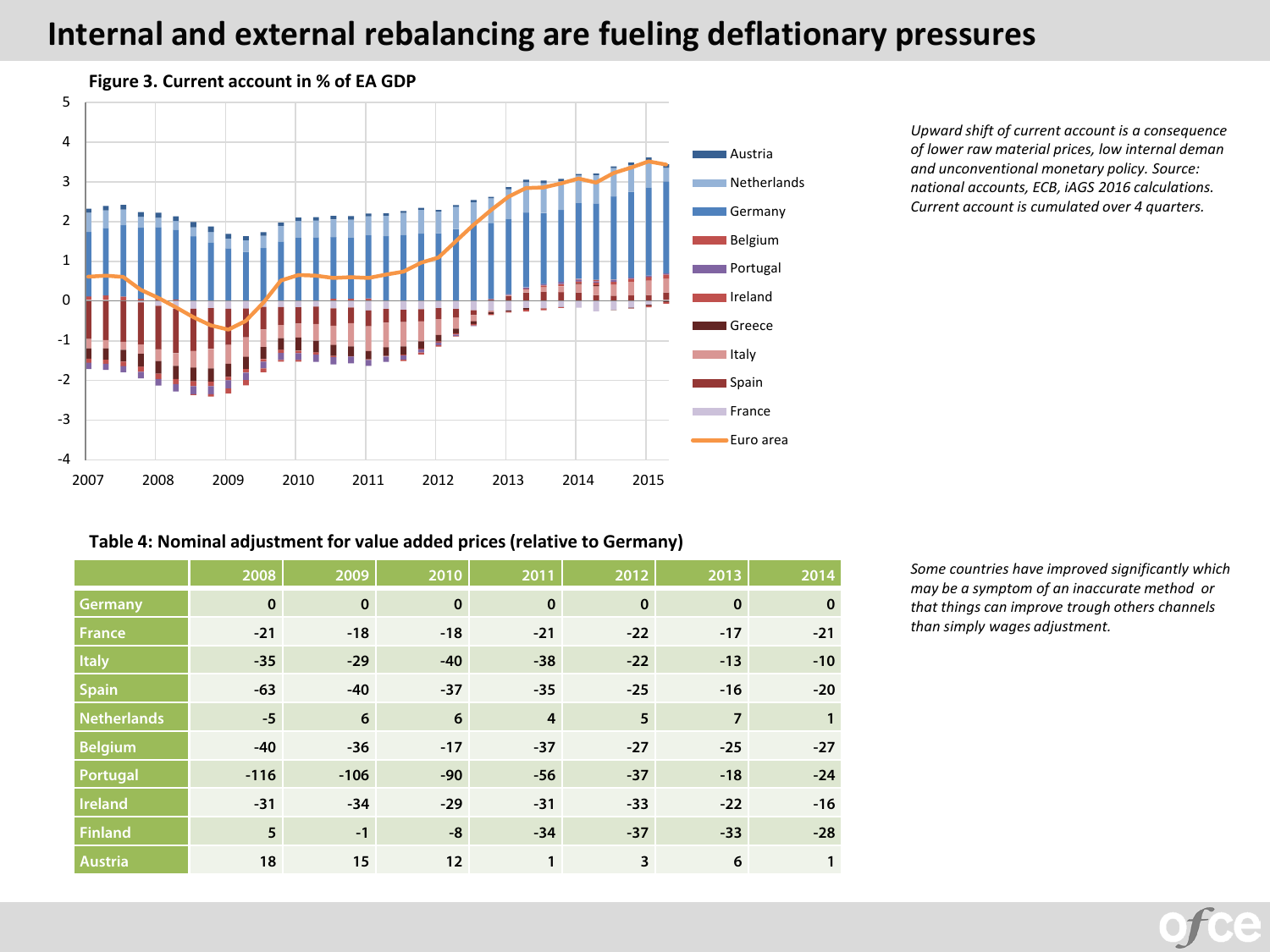|  |                                   |  |  | Table 11. Correction of fiscal and external imbalances in the cooperative |
|--|-----------------------------------|--|--|---------------------------------------------------------------------------|
|  | (symmetric price adjustment) case |  |  |                                                                           |

|            |             | <b>Public debt</b><br>(in % of GDP) |             | <b>Structural balance</b><br>(in % of GDP) | Cumula-<br>tive fiscal<br>impulse | <b>Average</b><br>output<br>gap | <b>Inflation rate</b> | (in  %)        | <b>Current</b><br>account<br>adjustment |
|------------|-------------|-------------------------------------|-------------|--------------------------------------------|-----------------------------------|---------------------------------|-----------------------|----------------|-----------------------------------------|
|            | (1)<br>2020 | (2)<br>2035                         | (3)<br>2020 | (4)<br>2035                                | (5)<br>2015-35                    | (6)<br>2016-35                  | (7)<br>2016-20        | (8)<br>2021-35 | (9)<br>2015-35                          |
| DEU        | 58          | 60                                  | $-1.3$      | $-2.5$                                     | 3.8                               | 0.5                             | 2.5                   | 2.8            | $-3.1$                                  |
| <b>FRA</b> | 100         | 60                                  | $-0.8$      | 1.5                                        | $-5.5$                            | $-0.8$                          | 0.3                   | 1.2            | 2.0                                     |
| <b>ITA</b> | 127         | 60                                  | 1.7         | 3.2                                        | $-1.6$                            | $-0.6$                          | 0.2                   | 2.0            | $-2.9$                                  |
| <b>ESP</b> | 98          | 60                                  | $-0.2$      | 0.8                                        | $-3.2$                            | $-0.4$                          | 0.2                   | 1.4            | $-0.4$                                  |
| <b>NLD</b> | 63          | 60                                  | $-2.0$      | $-2.4$                                     | 1.1                               | 0.3                             | 2.1                   | 2.7            | $-2.7$                                  |
| <b>BEL</b> | 102         | 60                                  | 0.3         | 0.9                                        | $-2.6$                            | $-0.1$                          | 0.2                   | 1.3            | 3.7                                     |
| <b>PRT</b> | 109         | 60                                  | 0.7         | 1.7                                        | 0.1                               | 0.0                             | 0.8                   | 1.5            | $-3.2$                                  |
| <b>IRL</b> | 76          | 60                                  | $-1.0$      | $-1.3$                                     | 3.2                               | 0.8                             | 2.1                   | 2.0            | $-0.9$                                  |
| <b>GRC</b> | 221         | 245                                 | 1.0         | 2.5                                        | $-8.7$                            | $-3.6$                          | $-3.6$                | $-1.6$         | 9.8                                     |
| <b>FIN</b> | 67          | 60                                  | $-1.0$      | $-1.3$                                     | $-1.6$                            | $-0.5$                          | 0.2                   | 1.2            | 3.0                                     |
| <b>AUT</b> | 76          | 60                                  | $-1.6$      | $-1.7$                                     | 1.5                               | 0.2                             | 2.4                   | 2.8            | $-2.9$                                  |
| EA         | 88          | 61                                  | $-0.5$      | $-0.4$                                     | $-0.6$                            | $-0.2$                          | 1.1                   | 1.9            | $-1.0$                                  |

Note: The adjustment of current account is computed as the change in the current account between 2015<br>and 2035. Source: iAGS model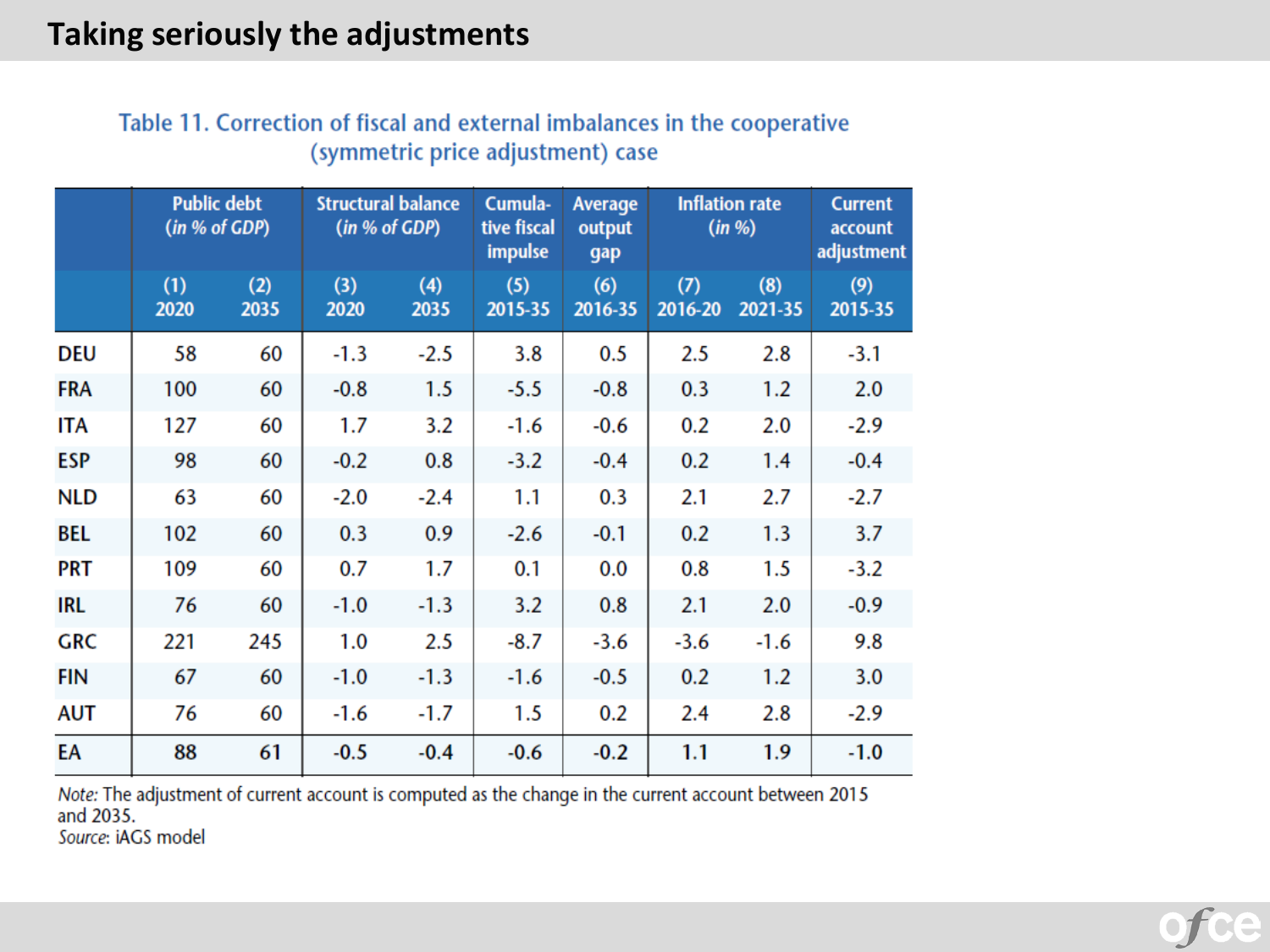### Non symetric adjustments, no fiscal space usage

|            | (in % of GDP) | <b>Public debt</b> |             | <b>Structural balance</b><br>(in % of GDP) | <b>Cumulative</b><br>fiscal<br>impulse | <b>Average</b><br>output<br>gap | <b>Inflation rate</b><br>(in %) |                | <b>Current</b><br>account<br>adjustment |
|------------|---------------|--------------------|-------------|--------------------------------------------|----------------------------------------|---------------------------------|---------------------------------|----------------|-----------------------------------------|
|            | (1)<br>2020   | (2)<br>2035        | (3)<br>2020 | (4)<br>2035                                | (5)<br>2015-35                         | (6)<br>2016-35                  | (7)<br>2016-20                  | (8)<br>2021-35 | (9)<br>2015-35                          |
| DEU        | 54            | 12                 | 1.1         | 2.1                                        | 0.4                                    | 0.4                             | 1.9                             | 2.2            | $-1.9$                                  |
| <b>FRA</b> | 102           | 65                 | $-0.8$      | 4.8                                        | $-10.0$                                | $-1.5$                          | $-0.2$                          | 0.0            | 5.4                                     |
| <b>ITA</b> | 131           | 60                 | 2.2         | 4.2                                        | $-2.8$                                 | $-0.8$                          | $-0.3$                          | 1.3            | $-1.8$                                  |
| <b>ESP</b> | 100           | 60                 | $-0.1$      | 1.4                                        | $-3.7$                                 | $-0.4$                          | $-0.1$                          | 0.8            | $-0.1$                                  |
| <b>NLD</b> | 61            | 41                 | $-0.8$      | $-0.3$                                     | $-0.2$                                 | 0.4                             | 1.5                             | 2.3            | $-1.9$                                  |
| BEL        | 102           | 60                 | 0.5         | 1.3                                        | $-2.6$                                 | 0.1                             | $-0.2$                          | 0.8            | 3.9                                     |
| <b>PRT</b> | 112           | 54                 | 1.3         | 2.8                                        | $-0.8$                                 | 0.0                             | 0.1                             | 1.0            | $-2.9$                                  |
| <b>IRL</b> | 74            | 13                 | 1.4         | 3.3                                        | 0.0                                    | 0.7                             | 1.5                             | 1.5            | 0.5                                     |
| <b>GRC</b> | 224           | 245                | 1.1         | 3.4                                        | $-8.7$                                 | $-3.2$                          | $-4.0$                          | $-1.9$         | 9.5                                     |
| <b>FIN</b> | 67            | 60                 | $-1.1$      | $-1.2$                                     | $-1.3$                                 | $-0.2$                          | $-0.1$                          | 0.7            | 3.5                                     |
| AUT        | 77            | 46                 | $-0.7$      | 0.0                                        | 0.4                                    | 0.2                             | 1.7                             | 2.3            | $-2.5$                                  |
| EA         | 88            | 42                 | 0.5         | 2.4                                        | $-2.9$                                 | $-0.4$                          | 0.6                             | 1.2            | 0.4                                     |

### Table 12. Correction of fiscal and external imbalances in the non-cooperative (asymmetric price adjustment) case

Note: The adjustment of current account is computed as the change in the current account between 2015 and 2035.

Source: iAGS model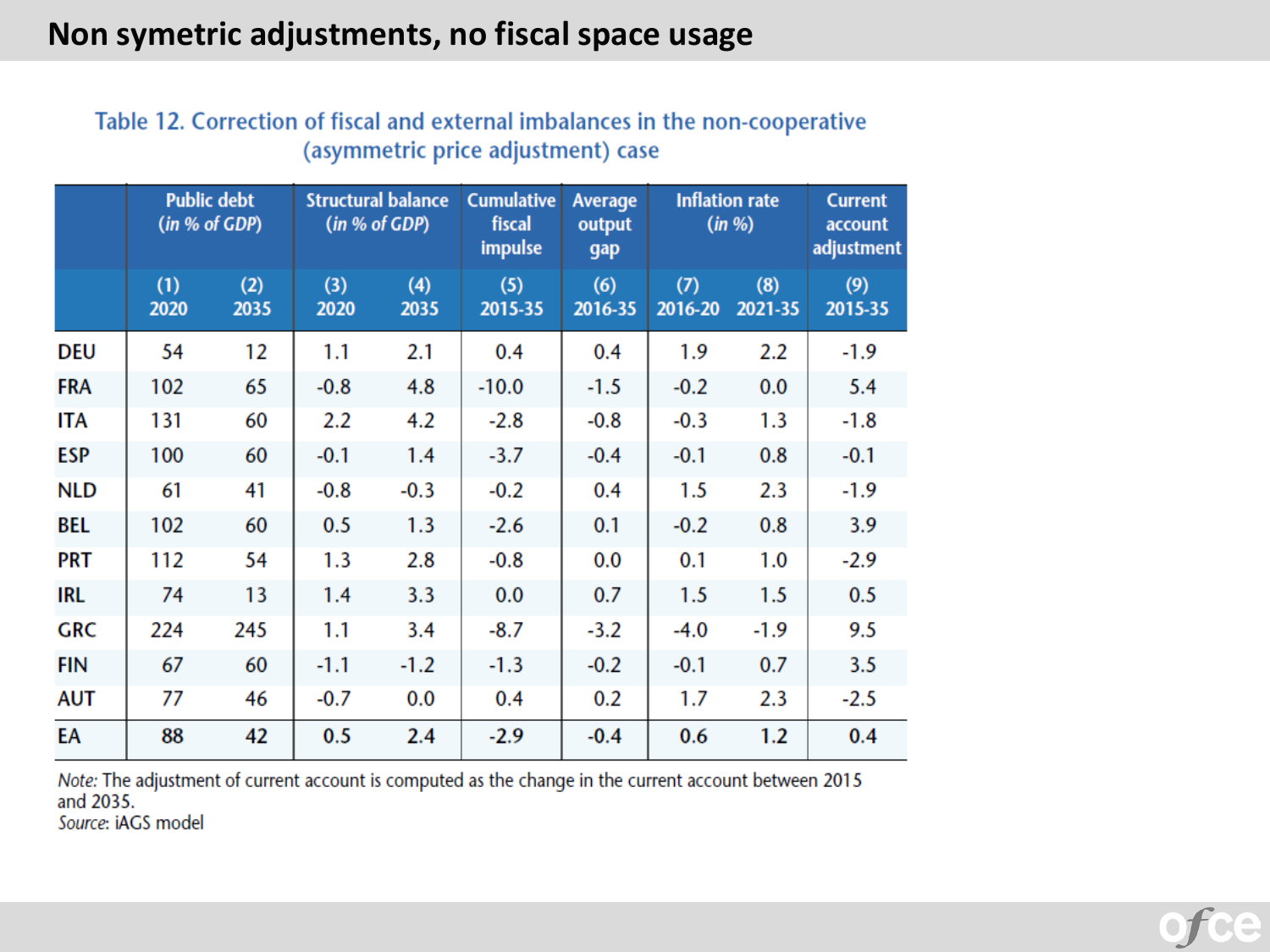# Non cooperative asymetric adjustment and euro appreciation

### Table 13. Correction of fiscal and external imbalances in the non-cooperative case and with appreciation of the euro (up to 1.3)

|            |             | <b>Public debt</b><br>$(% \mathbf{A})$ (% of GDP) |             | <b>Structural balance</b><br>$(% \mathbf{A})$ (% of GDP) | <b>Cumulative</b><br>fiscal<br>impulse | <b>Average</b><br>output<br>gap | <b>Inflation rate</b><br>(9) |                | <b>Current</b><br>account<br>adjustment |
|------------|-------------|---------------------------------------------------|-------------|----------------------------------------------------------|----------------------------------------|---------------------------------|------------------------------|----------------|-----------------------------------------|
|            | (1)<br>2020 | (2)<br>2035                                       | (3)<br>2020 | (4)<br>2035                                              | (5)<br>2015-35                         | (6)<br>2016-35                  | (7)<br>2016-20               | (8)<br>2021-35 | (9)<br>2035-15                          |
| <b>DEU</b> | 56          | 14                                                | 1.2         | 2.0                                                      | 0.4                                    | 0.3                             | 1.4                          | 2.3            | $-3.1$                                  |
| <b>FRA</b> | 105         | 70                                                | $-0.6$      | 4.5                                                      | $-10.0$                                | $-1.7$                          | $-0.5$                       | 0.0            | 5.0                                     |
| <b>ITA</b> | 138         | 63                                                | 2.2         | 8.5                                                      | $-9.3$                                 | $-2.1$                          | $-0.8$                       | 0.4            | 0.9                                     |
| ESP        | 102         | 58                                                | 0.0         | 1.9                                                      | $-4.5$                                 | $-0.7$                          | $-0.5$                       | 0.7            | $-0.7$                                  |
| <b>NLD</b> | 63          | 35                                                | $-0.7$      | 0.1                                                      | $-0.2$                                 | 0.5                             | 0.8                          | 2.6            | $-3.8$                                  |
| BEL        | 103         | 60                                                | 0.0         | 0.9                                                      | $-1.7$                                 | 0.3                             | $-0.8$                       | 1.1            | 2.4                                     |
| <b>PRT</b> | 112         | 48                                                | 1.6         | 3.1                                                      | $-0.8$                                 | 0.0                             | $-0.1$                       | 1.0            | $-3.0$                                  |
| IRL        | 78          | 12                                                | 1.5         | 3.4                                                      | 0.0                                    | 0.8                             | 0.3                          | 1.8            | $-2.0$                                  |
| <b>GRC</b> | 229         | 242                                               | 1.1         | 3.8                                                      | $-8.7$                                 | $-3.2$                          | $-4.3$                       | $-1.9$         | 8.3                                     |
| FIN        | 67          | 60                                                | $-1.2$      | $-1.4$                                                   | $-0.9$                                 | $-0.1$                          | $-0.5$                       | 0.9            | 1.6                                     |
| <b>AUT</b> | 77          | 40                                                | $-0.5$      | 0.4                                                      | 0.4                                    | 0.3                             | 1.3                          | 2.5            | $-3.9$                                  |
| ЕA         | 91          | 42                                                | 0.6         | 2.9                                                      | $-3.8$                                 | $-0.6$                          | 0.1                          | 1.2            | 0.0                                     |

Note: The adjustment of current account is computed as the change in the current account between 2015 and 2035.

Source: iAGS model